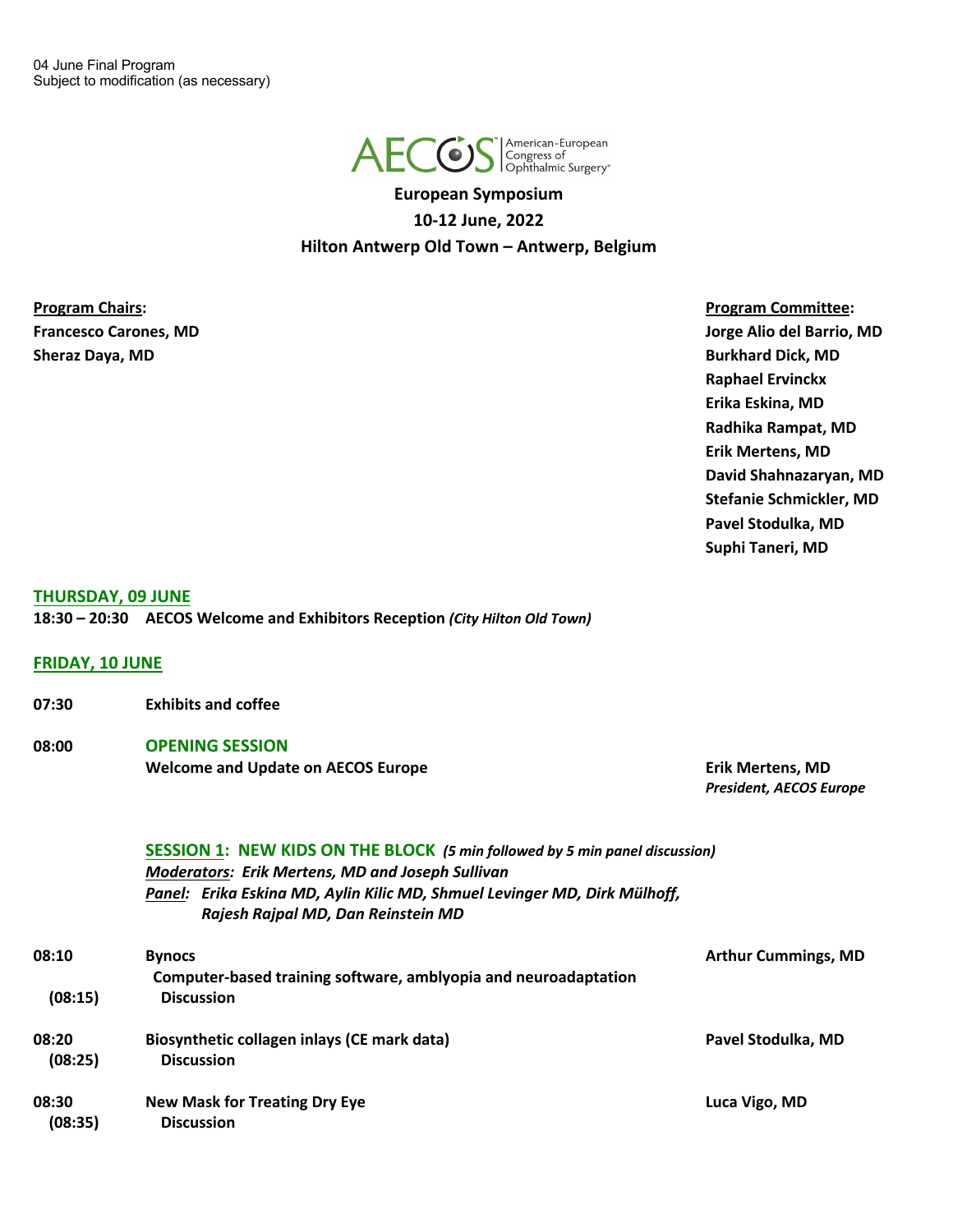| 08:40<br>(08:45) | <b>Beyeonics</b><br><b>Discussion</b>                                            | <b>Antonio Boccardi</b>   |
|------------------|----------------------------------------------------------------------------------|---------------------------|
| 08:50<br>(08:55) | <b>IMVIS</b> - Changing the Future of Slit Lamp Examination<br><b>Discussion</b> | <b>Tom Williamson, MD</b> |
| 09:00<br>(09:05) | <b>Hyoperopic SMILE</b><br><b>Discussion</b>                                     | Walter Sekundo, MD        |
| 09:10<br>(09:15) | <b>Brillouin from Intelon</b><br><b>Discussion</b>                               | <b>Julian Stevens, MD</b> |
| 09:20<br>(09:25) | <b>ViaLase</b><br><b>Discussion</b>                                              | Tibor Juhasz, PhD         |
| 09:30<br>(09:35) | <b>Xenotransplants for Keratoconus</b><br><b>Discussion</b>                      | John Marshall, PhD        |

#### **SESSION 2: COMPLICATIONS OF HIGH-PERFORMANCE LENSES**

*Moderators: Lucio Buratto, MD and Frank Goes Jr, MD Panel: Johan Blanckaert MD, Burkhard Dick MD, Pavel Stodulka MD, Suphi Taneri MD*

| 09:40 | <b>Main Problems of High-Performance IOLs</b>                                            | <b>Benoit Golenvaux, MD</b> |
|-------|------------------------------------------------------------------------------------------|-----------------------------|
| 09:48 | <b>Patient Satisfaction</b>                                                              | Suphi Taneri, MD            |
| 09:56 | <b>Dysphotopsias</b>                                                                     | <b>Milind Pande, MD</b>     |
| 10:04 | <b>Neuroadaptation Failure</b>                                                           | Jorge Alio del Barrio, MD   |
| 10:12 | How to Avoid the Worst Complication, The Unhappy High Performance<br><b>Lens Patient</b> | Detlev Breyer, MD           |
| 10:20 | <b>Discussion</b>                                                                        |                             |

**10:40 BREAK**

#### **SESSION 3: FUTURE OF LENS REFRACTIVE SURGERY**

*Moderators: Francesco Carones, MD and Daniel Durrie, MD Panel: Detlev Breyer MD, Mitchell Jackson MD, Robert Maloney MD, Julian Stevens MD*

| 11:00 | Recent refractive surgery growth: is it sustainable?             | <b>Amanda Carones</b>    |
|-------|------------------------------------------------------------------|--------------------------|
| 11:08 | Differentiating lens refractive surgery from cataract surgery to |                          |
|       | grow the business                                                | <b>Florian Kretz, MD</b> |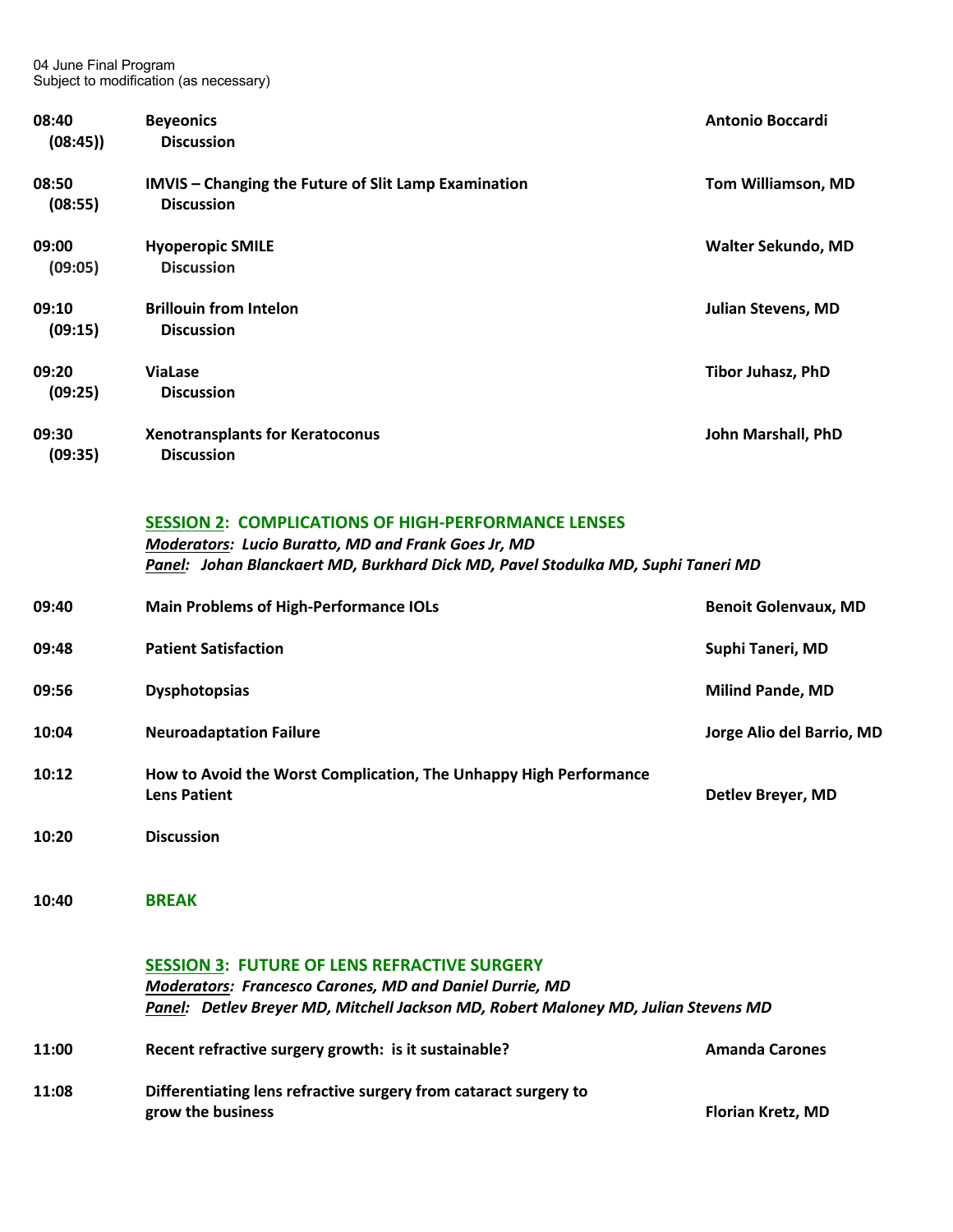#### **11:16 Terminology: Refractive Lens Exchange? Refractive Lens Replacement? Dysfunctional Lens Replacement? Arthur Cummings, MD Arthur Cummings, MD**

**11:24 How can industry support the transition from cataract surgery <b>Amanda Carones (rehabilitation) to lens refractive surgery (open discussion between Francesco Carones, MD industry and physicians) Arthur Cummings, MD** 

**Dan Durrie, MD Chuck Hess Erin McEachren**

#### **SESSION 4: CREATING VALUE IN THE PRACTICE – PLANNING THE EXIT**

*Moderators: Sheraz Daya, MD and Erik Mertens, MD Panel: Detlef Holland MD, Omid Kermani MD, Dan Reinstein MD, Stefanie Schmickler MD*

- **12:00 Keynote: Creating Value in the Practice Eddy Verbrugge 12:15 What Private Equity Has Not Done Right Detlef Holland, MD**
- **12:25 Discussion**
- **13:00 LUNCH**

#### **SESSION 5: LENSPEAK 2022**

*Moderators: Sheraz Daya, MD and Detlef Holland, MD Panel: Francesco Carones MD, Martin Dirisamer MD, Daniel Durrie MD, Erik Mertens MD, William Trattler MD*

| 14:00 | LENSPEAK - An AECOS Europe Initiative                      | <b>Sheraz Daya, MD</b>            |
|-------|------------------------------------------------------------|-----------------------------------|
| 14:08 | Lens Performance – Mechanisms and Dysphotopsias            | Joaquin Fernandez, MD             |
| 14:16 | <b>Lens Performance Based on AECOS Lens Classification</b> | David Shahnazaryan, MD            |
| 14:24 | <b>ANSI Perspective</b>                                    | <b>Keith Holliday, PhD</b>        |
| 14:32 | <b>FDA Perspective</b>                                     | Malvina Eydelman, MD<br>(virtual) |

## **SESSION 6: ARTIFICIAL INTELLIGENCE AND MACHINE LEARNING – The Story… Basics, Applications in Ophthalmology – Current and Future** *Moderators: Ranya Habash, MD and Julian Stevens, MD Panel: Malvina Eydelman MD (virtual), Damien Gatinel MD, Robert Maloney MD, Radhika Rampat MD, Francesco Versaci PhD, Tom Williamson MD*

**14:40 AI in Ophthalmology Ranya Habash, MD**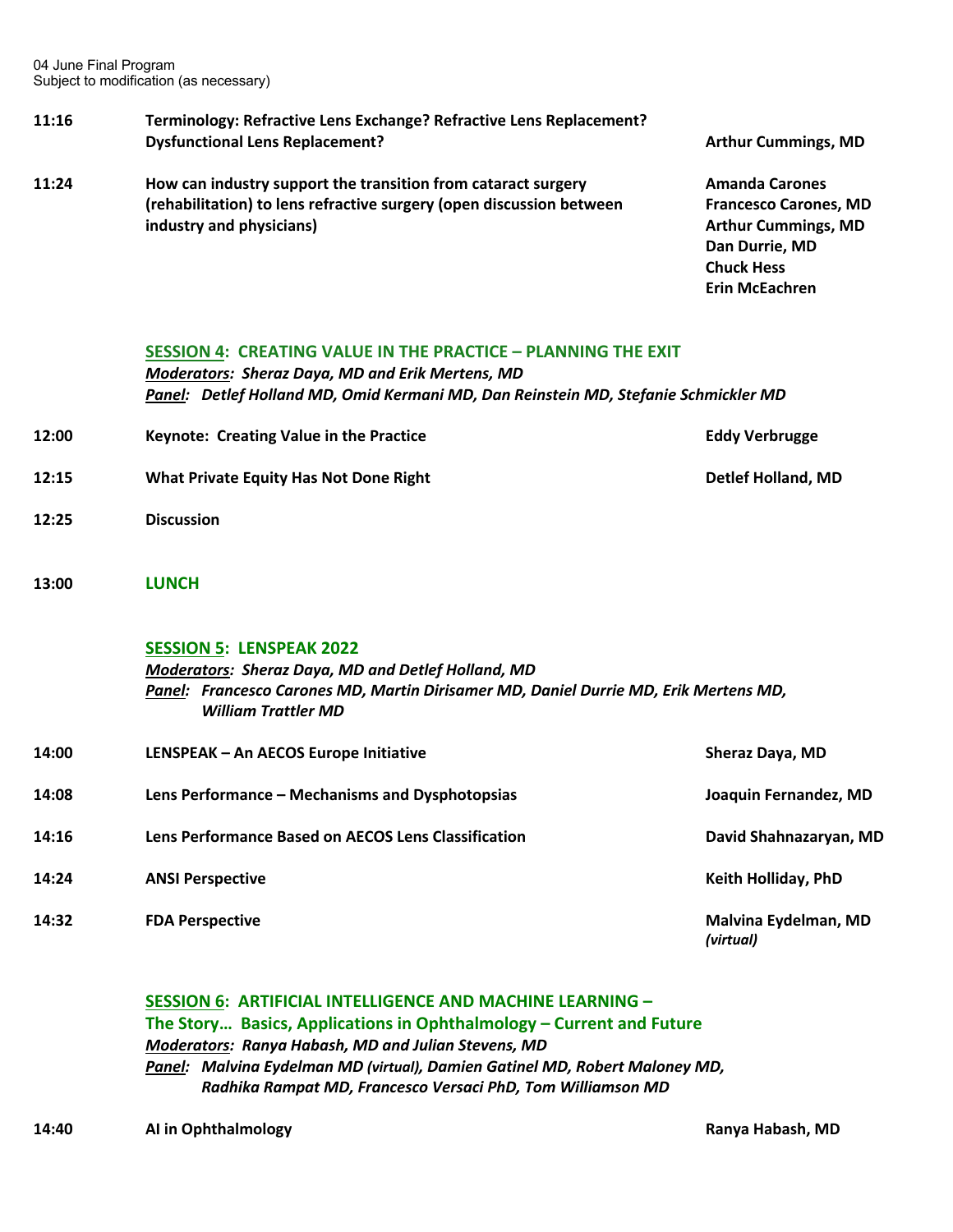| 14:48 | AI in the anterior segment                                                                                                                                                                     | <b>Damien Gatinel, MD</b>                      |
|-------|------------------------------------------------------------------------------------------------------------------------------------------------------------------------------------------------|------------------------------------------------|
| 14:56 | <b>IOL Power Calculation</b>                                                                                                                                                                   | Karel van Keer, MD                             |
| 15:04 | AI for retinal diagnosis- where are we today?                                                                                                                                                  | Suphi Taneri, MD                               |
| 15:12 | <b>ICL Sizing and Vault Estimation</b>                                                                                                                                                         | Andrea Russo, MD                               |
| 15:20 | Refractive Lens Surgery - Making Sense of Big Data                                                                                                                                             | <b>Milind Pande, MD</b>                        |
| 15:28 | Can artificial intelligence be used to guide surgical method in<br>rhegmatogenous retinal detachment?                                                                                          | Tom Williamson, MD                             |
| 15:36 | <b>Discussion</b>                                                                                                                                                                              |                                                |
| 15:40 | <b>BREAK</b>                                                                                                                                                                                   |                                                |
|       | <b>SESSION 7: DRY EYE - WHAT'S NEW</b><br><b>Moderators: Arthur Cummings, MD and Samer Hamada, MD</b><br>Panel: Aylin Kilic MD, Erik Mertens MD, Stefanie Schmickler MD, David Shahnazaryan MD |                                                |
| 16:00 | <b>Tyrvaya</b>                                                                                                                                                                                 | <b>Marian Macsai, MD</b>                       |
| 16:08 | <b>IPL</b>                                                                                                                                                                                     | Sheraz Daya, MD                                |
| 16:16 | <b>TIXEL</b>                                                                                                                                                                                   | Ludger Hanneken, MD                            |
| 16:24 | QMR - Radiofrequency Helmet                                                                                                                                                                    | Luca Vigo, MD                                  |
| 16:32 | <b>Discussion</b>                                                                                                                                                                              |                                                |
| 16:50 | THE JOSEPH COLIN AWARD<br><b>Introduction</b><br>Virtual Presentation by Stephen Slade, MD (in Munich)<br>2022 Recipient                                                                       | <b>Erik Mertens, MD</b><br>Kristian Hohla, PhD |
| 17:00 | <b>AECOS Adjourns. Networking Reception in the Exhibit Area</b>                                                                                                                                |                                                |

## **SATURDAY, 11 JUNE**

**07:30 Coffee** 

**08:00 Update on AECOS America Robert Maloney, MD Robert Maloney, MD** 

*President, AECOS America*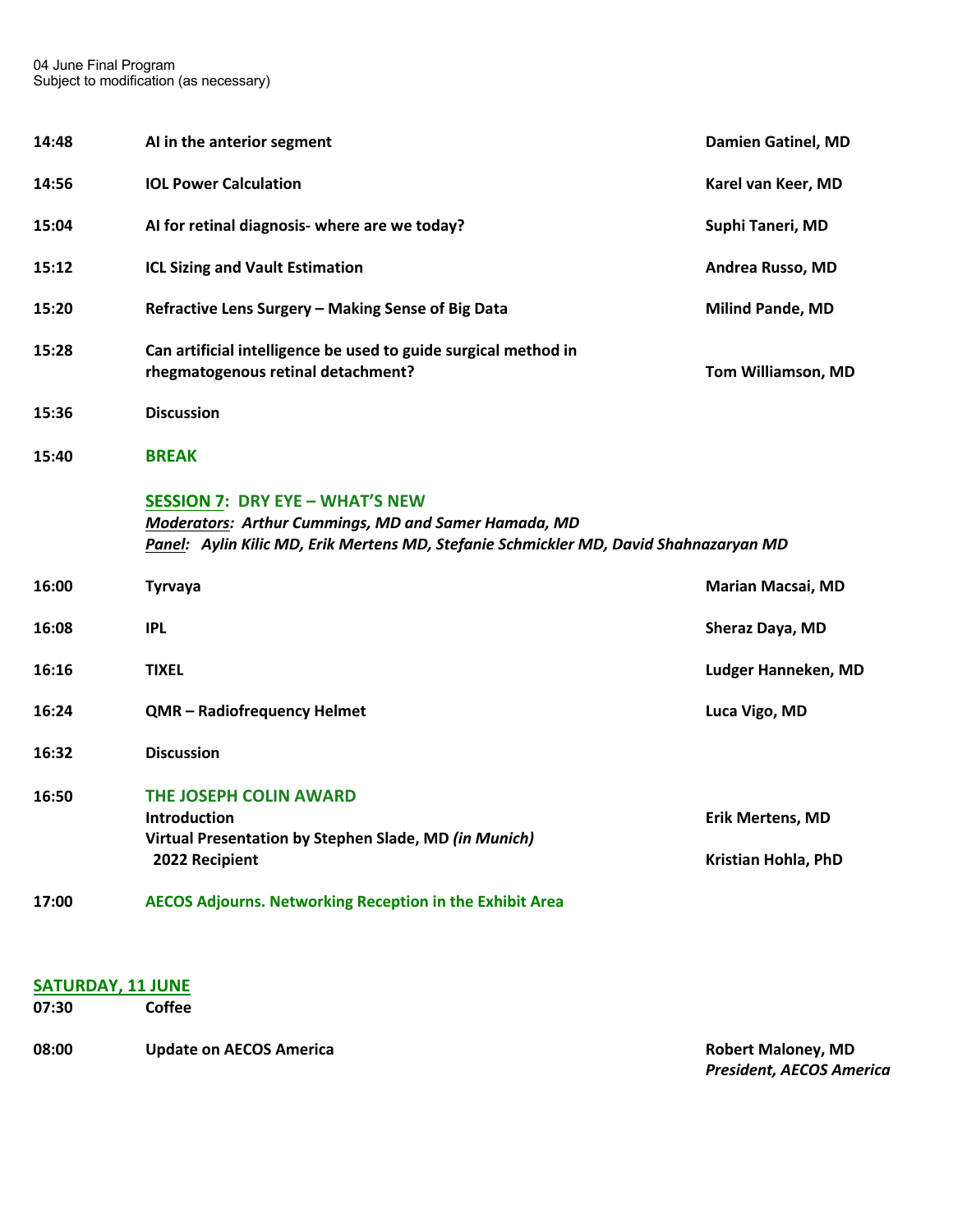# **SESSION 8: AECOS INNOVATION FORUM – THE SHARK TANK.**

## *Moderators: Burkhard Dick, MD and William Link, PhD Panel: Daniel Durrie MD, Sophia Pathai MD, Rajesh Rajpal MD, Stefanie Schmickler MD, Joseph Sullivan*

| 08:10<br>08:15 | <b>EyeYon Medical</b><br><b>Discussion</b>                                                                                                                                                                                                                                            | Sorcha Ni Dhubhghaill, MD   |
|----------------|---------------------------------------------------------------------------------------------------------------------------------------------------------------------------------------------------------------------------------------------------------------------------------------|-----------------------------|
| 08:20<br>08:25 | <b>Aurion Biotech</b><br><b>Discussion</b>                                                                                                                                                                                                                                            | <b>Gregory Kunst</b>        |
| 08:30<br>08:35 | <b>IMCUSTOMEYE</b><br><b>Discussion</b>                                                                                                                                                                                                                                               | <b>Michael Mrochen, PhD</b> |
| 08:40<br>08:45 | <b>RxSight</b><br><b>Discussion</b>                                                                                                                                                                                                                                                   | <b>Burkhard Dick, MD</b>    |
| 08:50<br>08:55 | SimVis Gekko<br><b>Discussion</b>                                                                                                                                                                                                                                                     | <b>Susana Marcos, PhD</b>   |
| 09:00<br>09:05 | Belkin non-contact rapid SLT (CE mark data)<br><b>Discussion</b>                                                                                                                                                                                                                      | <b>Andrew Webb</b>          |
|                | SESSION 9: VIDEO GRAND ROUNDS Award for 1) Best Innovation and 2) Best Save. (8 min + 2 min disc)<br>Moderators: Ashraf Armia, MD and Francesco Carones, MD<br>Panel: Lucio Buratto MD, Sheraz Daya MD, Erika Eskina MD, Robert Maloney MD,<br>Pavel Stodulka MD, William Trattler MD |                             |
| 09:10          | Single Pass 4-throw Pupilloplasty and Higher Order Aberrations -<br><b>Unravelling the facts</b>                                                                                                                                                                                      | Priya Narang, MD            |
| 09:20          | How Intraoperative OCT Could Prevent Cataract Surgery<br><b>Complications</b>                                                                                                                                                                                                         | Rachid Tahiri, MD           |
| 09:30          | Carlevale IOL Fixation with Horizontal Scleral Pockets in Traumatic Lens<br><b>Subluxations and Aphakia</b>                                                                                                                                                                           | Lukan Mishev, MD            |
| 09:40          | Four Booster Shots - My Toughest Case                                                                                                                                                                                                                                                 | Ashvin Agarwal, MD          |
| 09:50          | Allograft Ring for Keratoconus: Removal, Rotation, Implantation Technique                                                                                                                                                                                                             | Aylin Kilic, MD             |
| 10:00          | A Bizarre Complication of Corneal Gluing                                                                                                                                                                                                                                              | <b>Mayank Nanavaty, MD</b>  |
| 10:10          | My worst (and most scarring) Laser Refractive Surgery Complication                                                                                                                                                                                                                    | Jorge Alio del Barrio, MD   |
| 10:20          | <b>Trifocal Save</b>                                                                                                                                                                                                                                                                  | Allon Barsam, MD            |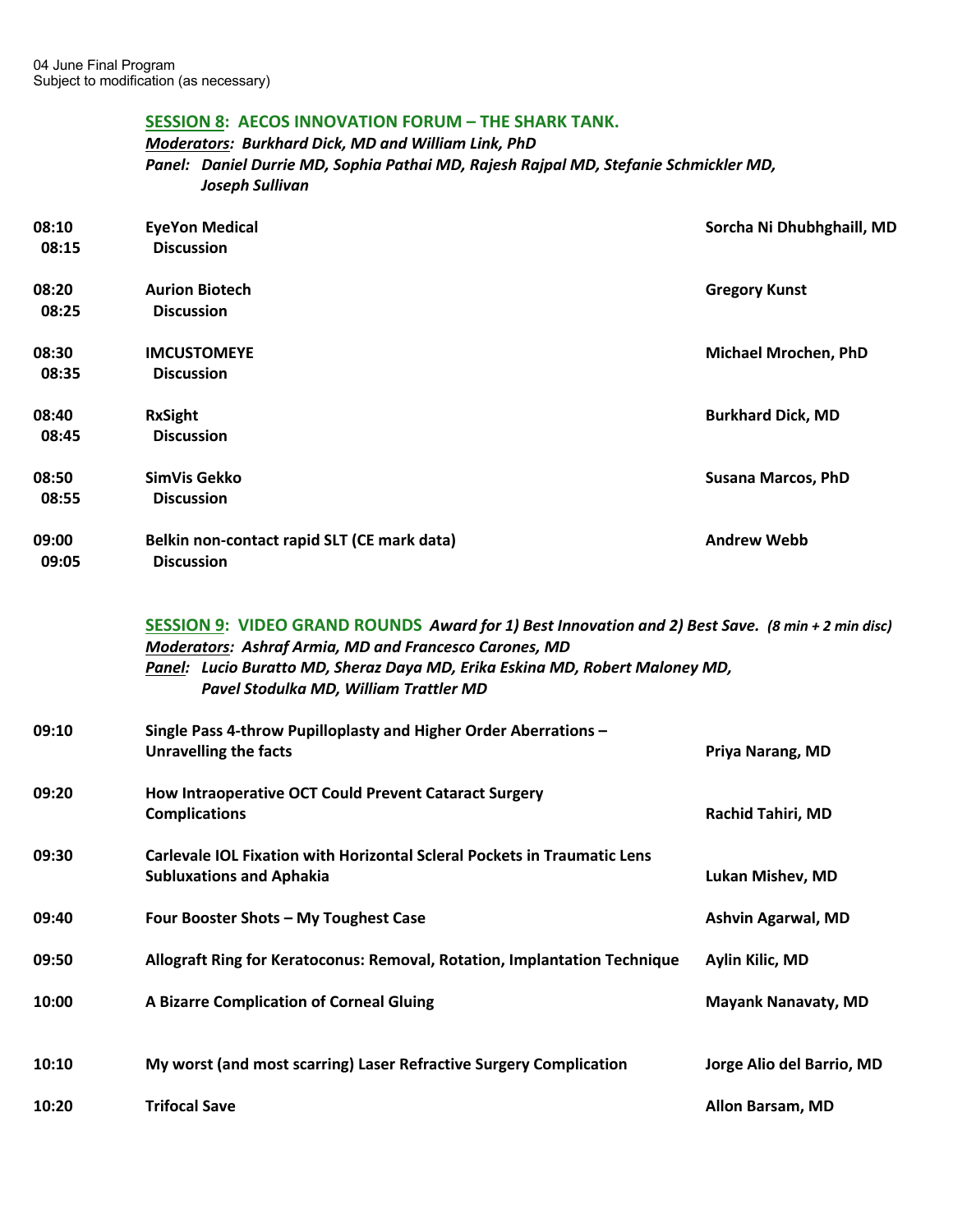#### **SESSION 10: THE JUDGEMENT DAY.** *(20 min per case)*

**Disc: (10 min)**

*Judge: John Marshall, PhD Jury: Ashvin Agarwal MD, Johan Blanckaert MD, Robert Maloney MD, Dan Reinstein, MD*

| 10:50 | Topic 1: | <b>Bilateral Sequential ICL Surgery</b>                                               |                           |
|-------|----------|---------------------------------------------------------------------------------------|---------------------------|
|       |          | Pro: $(5 min)$                                                                        | Karel van Keer, MD        |
|       |          | Con: $(5 min)$                                                                        | Riccardo Vinciguerra, MD  |
|       |          | Disc: (10 min)                                                                        |                           |
| 11:10 | Topic 2: | Refractive lens exchange for hyperopia correction in young<br>non-presbyopic patients |                           |
|       |          | Pro: $(5 min)$                                                                        | <b>Omid Kermani, MD</b>   |
|       |          | Con: $(5 min)$                                                                        | Jorge Alio del Barrio, MD |

### **SESSION 11: YOUNG OPHTHALMOLOGISTS NEW TO PRACTICE – WHAT KEEPS US UP AT NIGHT.**

*Moderators: Jorge Alio del Barrio MD, Radhika Rampat MD, David Shahnazaryan MD Panel: Allon Barsam MD, Nadav Levinger MD, Tanya Trinh MD, Riccardo Vinciguerra MD*

| 11:30 | Keynote: Gender Bias - The Imposter Syndrome in Ophthalmology.<br>How Can We Change Our Outlook? | Tanya Trinh, MD           |
|-------|--------------------------------------------------------------------------------------------------|---------------------------|
| 11:40 | Against the Rule – Challenges of Training in Refractive Surgery                                  | <b>Ben LaHood, MD</b>     |
| 11:48 | Living a Life of Service in India – Going West to East                                           | Ashiyana Nariani, MD      |
| 11:56 | A Clinician and Researcher: How to be a successful double agent                                  | Sorcha Ni Dhubhghaill, MD |
| 12:04 | How to Thrive as a New Ophthalmologist and Innovator                                             | David Smadja, MD          |
|       |                                                                                                  |                           |

- **12:30 Discussion**
- **13:00 LUNCH**

# **14:00 SESSION 12: INDUSTRY PANEL: HOW TO BE WORTHY RIVALS WHILE GROWING THE BUSINESS**

*Moderators: Sheraz Daya, MD and William Link, PhD Panel: Jeannette Bankes, Hans Blickensdörfer, Francesco Carones MD, Arthur Cummings MD, Raphael Ervinckx, Chuck Hess, Dirk Mühlhoff, Rajesh Rajpal MD, William Trattler MD*

## **14:45 SESSION 13: NEW VENTURES AND DEVELOPMENTS – ROUTES TO COMMERCIALIZATION** *Moderators: Michael Mrochen, PhD and Joseph Sullivan Panel: Laurent Attias, Jan Bonel, Davide Borroni MD, Ranya Habash MD, Thomas Koppel, Sophia Pathai MD, David Smadja MD*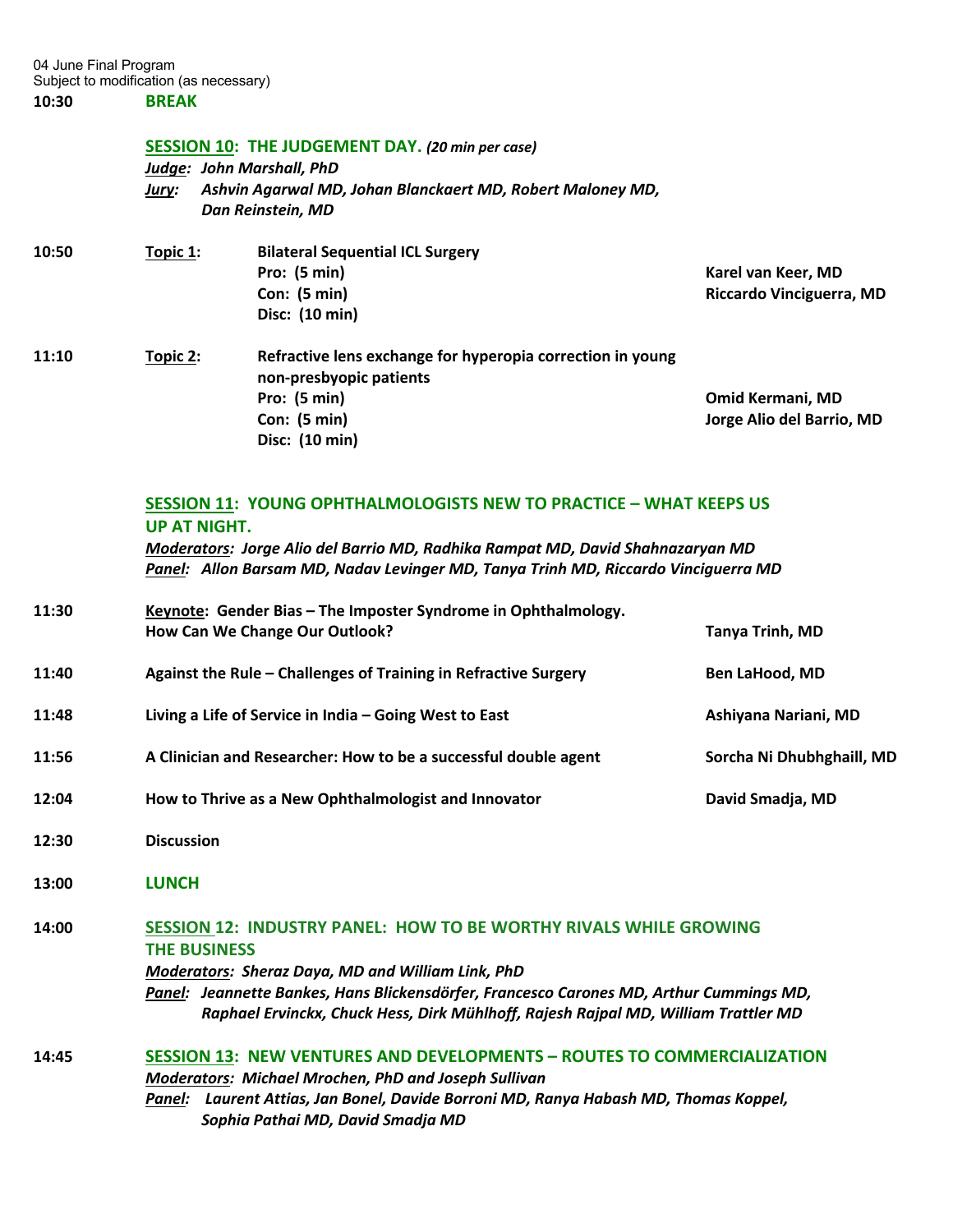|                        | SESSION 14: INFLUENCE OF THE OPHTHALMIC PRACTIC ON THE ENVIRONMENT - NO<br><b>TIME TO WASTE!</b><br><b>Moderators: Ashvin Agarwal, MD and Radhika Rampat, MD</b><br>Panel: Daniel Durrie MD, Sorcha Ni Dhubhghaill MD, David Shahnazaryan MD |                                                                         |  |  |
|------------------------|----------------------------------------------------------------------------------------------------------------------------------------------------------------------------------------------------------------------------------------------|-------------------------------------------------------------------------|--|--|
| 15:30                  | Keynote: EyeSustain - Reducing Surgical Waste and our Environmental<br>Impact                                                                                                                                                                | David Chang, MD                                                         |  |  |
|                        |                                                                                                                                                                                                                                              | (virtual)                                                               |  |  |
| 15:40                  | <b>Carbon-Neutral Cataract Surgery</b>                                                                                                                                                                                                       | Sandro di Simplicio, MD                                                 |  |  |
| 15:48                  | Low Carbon Eye Care - Aravind Model                                                                                                                                                                                                          | Rengaraj Venkatesh, MD<br>(virtual)                                     |  |  |
| 15:56                  | <b>Collaboration in the Sustainable Healthcare Movement</b>                                                                                                                                                                                  | <b>Manish Raval, MD</b>                                                 |  |  |
| 16:04                  | <b>Sustainable Eyecare and Eyefficiency</b>                                                                                                                                                                                                  | <b>Andrew Cassels-Brown, MD</b><br>(virtual)                            |  |  |
| 16:12                  | Avenues to Consider for Reducing Ophthalmology's Carbon Footprint                                                                                                                                                                            | <b>Thomas Koppel</b>                                                    |  |  |
| 16:20                  | <b>Discussion</b>                                                                                                                                                                                                                            |                                                                         |  |  |
| 16:50                  | <b>AECOS Adjourns.</b>                                                                                                                                                                                                                       |                                                                         |  |  |
| <b>SUNDAY, 12 JUNE</b> |                                                                                                                                                                                                                                              |                                                                         |  |  |
| 07:30                  | <b>Coffee</b>                                                                                                                                                                                                                                |                                                                         |  |  |
| 08:30                  | 2019 AECOS European Research Award: Project Report                                                                                                                                                                                           | <b>Teresa Tsai, PhD</b>                                                 |  |  |
| 08:40                  | <b>Presentation of 2022 AECOS European Research Grant</b>                                                                                                                                                                                    | Pavel Stodulka, MD<br><b>Incoming President,</b><br><b>AECOS Europe</b> |  |  |
| 08:45                  | <b>Overview of 2022 Research Grant Topic</b>                                                                                                                                                                                                 | Viridiana Kocaba, MD                                                    |  |  |
|                        | <b>SESSION 15: MDR - RELEVANCE AND IMPACT ON OPHTHALMOLOGY</b><br>Moderators: Burkhard Dick, MD and Michael Mrochen, PhD<br>Panel: Laurent Attias, Davide Borroni MD, Raphael Ervinckx, Joseph Sullivan                                      |                                                                         |  |  |
| 08:50                  | How the industry manages the MDR process and the impact for the<br>healthcare professional                                                                                                                                                   | <b>Raphael Ervinckx</b>                                                 |  |  |
| 09:00                  | MDR – opportunities and challenges for manufactures and eye surgeons                                                                                                                                                                         | Cécile van der Heijden                                                  |  |  |
| 09:10                  | Software as a Medical Device - A Regulatory Perspective                                                                                                                                                                                      | <b>Harald Studer, PhD</b>                                               |  |  |